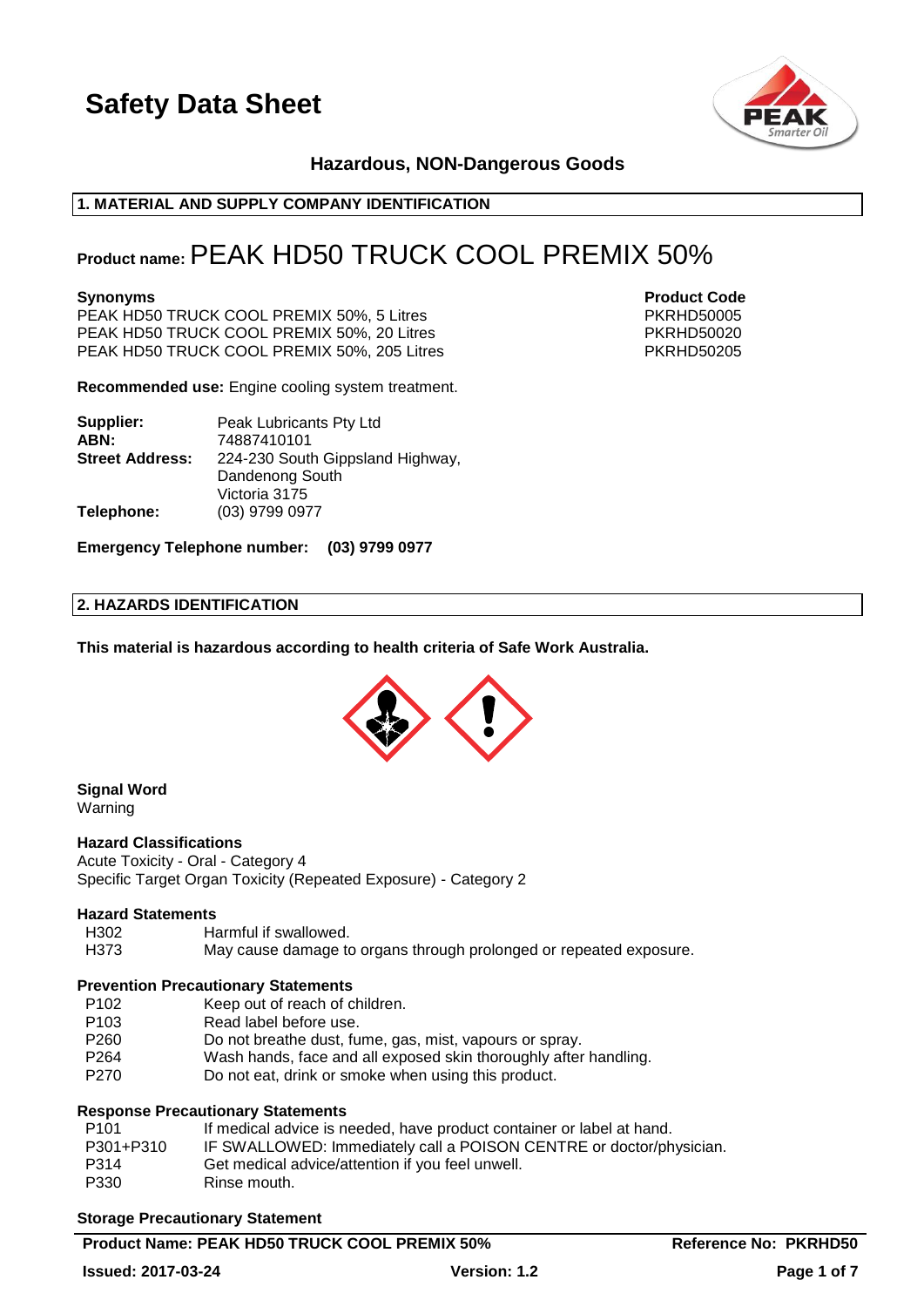

Not allocated

### **Disposal Precautionary Statement**

P501 Dispose of contents/container in accordance with local, regional, national and international regulations.

**Poison Schedule:** S5. Caution

# **DANGEROUS GOOD CLASSIFICATION**

Not classified as Dangerous Goods by the criteria of the "Australian Code for the Transport of Dangerous Goods by Road & Rail" and the "New Zealand NZS5433: Transport of Dangerous Goods on Land".

| 3. COMPOSITION INFORMATION                                                           |                             |                                                        |
|--------------------------------------------------------------------------------------|-----------------------------|--------------------------------------------------------|
| <b>CHEMICAL ENTITY</b>                                                               | CAS NO                      | <b>PROPORTION</b>                                      |
| Denatonium benzoate<br>Ethylene glycol<br>Ingredients determined to be Non-Hazardous | 3734-33-6<br>$107 - 21 - 1$ | $0.005 \%$ (w/w)<br>$30-50 \%$ (w/w)<br><b>Balance</b> |
|                                                                                      |                             | 100%                                                   |

# **4. FIRST AID MEASURES**

If poisoning occurs, contact a doctor or Poisons Information Centre (Phone Australia 131 126, New Zealand 0800 764 766).

**Inhalation:** Remove victim from exposure - avoid becoming a casualty. Remove contaminated clothing and loosen remaining clothing. Allow patient to assume most comfortable position and keep warm. Keep at rest until fully recovered. Seek medical advice if effects persist.

**Skin Contact:** If skin or hair contact occurs, remove contaminated clothing and flush skin and hair with running water. If swelling, redness, blistering or irritation occurs seek medical assistance.

**Eye contact:** If in eyes wash out immediately with water. In all cases of eye contamination it is a sensible precaution to seek medical advice.

**Ingestion:** Rinse mouth with water. If swallowed, do NOT induce vomiting. Give a glass of water to drink. Never give anything by the mouth to an unconscious patient. If vomiting occurs give further water. Immediately call Poisons Centre or Doctor.

**PPE for First Aiders:** Wear safety shoes, overalls, gloves, apron, chemical goggles. Available information suggests that gloves made from nitrile rubber should be suitable for intermittent contact. However, due to variations in glove construction and local conditions, the user should make a final assessment. Always wash hands before smoking, eating, drinking or using the toilet. Wash contaminated clothing and other protective equipment before storing or re-using.

**Notes to physician:** Treat symptomatically.

# **5. FIRE FIGHTING MEASURES**

**Hazchem Code:** Not applicable.

**Suitable extinguishing media:** If material is involved in a fire use water fog (or if unavailable fine water spray),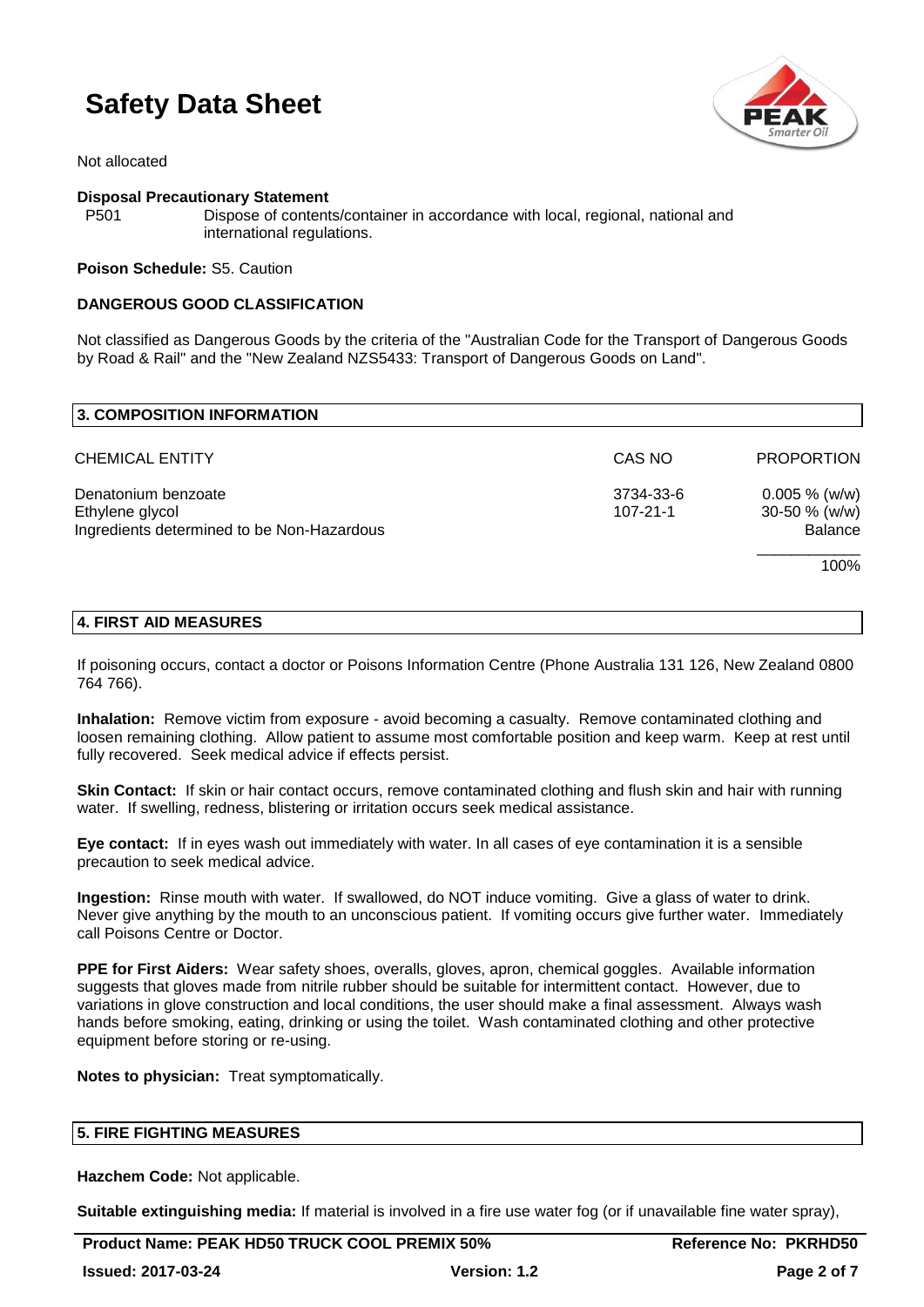

alcohol resistant foam, standard foam, dry agent (carbon dioxide, dry chemical powder).

**Specific hazards:** Non-combustible material.

**Fire fighting further advice:** Not applicable.

# **6. ACCIDENTAL RELEASE MEASURES**

#### **SMALL SPILLS**

Wear protective equipment to prevent skin and eve contamination. Avoid inhalation of vapours or dust. Wipe up with absorbent (clean rag or paper towels). Collect and seal in properly labelled containers or drums for disposal.

### **LARGE SPILLS**

Clear area of all unprotected personnel. Slippery when spilt. Avoid accidents, clean up immediately. Wear protective equipment to prevent skin and eye contamination and the inhalation of vapours. Work up wind or increase ventilation. Contain - prevent run off into drains and waterways. Use absorbent (soil, sand or other inert material). Collect and seal in properly labelled containers or drums for disposal. If contamination of crops, sewers or waterways has occurred advise local emergency services.

### **Dangerous Goods - Initial Emergency Response Guide No:** Not applicable

#### **7. HANDLING AND STORAGE**

**Handling:** Avoid eye contact and skin contact. Avoid inhalation of vapour, mist or aerosols.

**Storage:** Store in a cool, dry, well-ventilated place and out of direct sunlight. Store away from foodstuffs. Store away from incompatible materials described in Section 10. Store away from sources of heat and/or ignition. Keep container standing upright. Keep containers closed when not in use - check regularly for leaks.

This material is a Scheduled Poison Schedule 5 (Caution) and must be stored, maintained and used in accordance with the relevant regulations.

# **8. EXPOSURE CONTROLS / PERSONAL PROTECTION**

#### **National occupational exposure limits:**

|                               | TWA |       | STEL                     |        | <b>NOTICES</b> |
|-------------------------------|-----|-------|--------------------------|--------|----------------|
|                               | ppm | mq/m3 | ppm                      | ma/m3  |                |
| Ethylene glycol (particulate) |     | 10    | $\overline{\phantom{a}}$ | $\sim$ | Sk             |
| Ethylene glycol (vapour)      | 20  | 52    | 40                       | 104    | Sk             |

As published by Safe Work Australia.

TWA - The time-weighted average airborne concentration over an eight-hour working day, for a five-day working week over an entire working life.

STEL (Short Term Exposure Limit) - the average airborne concentration over a 15 minute period which should not be exceeded at any time during a normal eight-hour workday.

'Sk' Notice - absorption through the skin may be a significant source of exposure. The exposure standard is invalidated if such contact should occur.

These Exposure Standards are guides to be used in the control of occupational health hazards. All atmospheric contamination should be kept to as low a level as is workable. These exposure standards should not be used as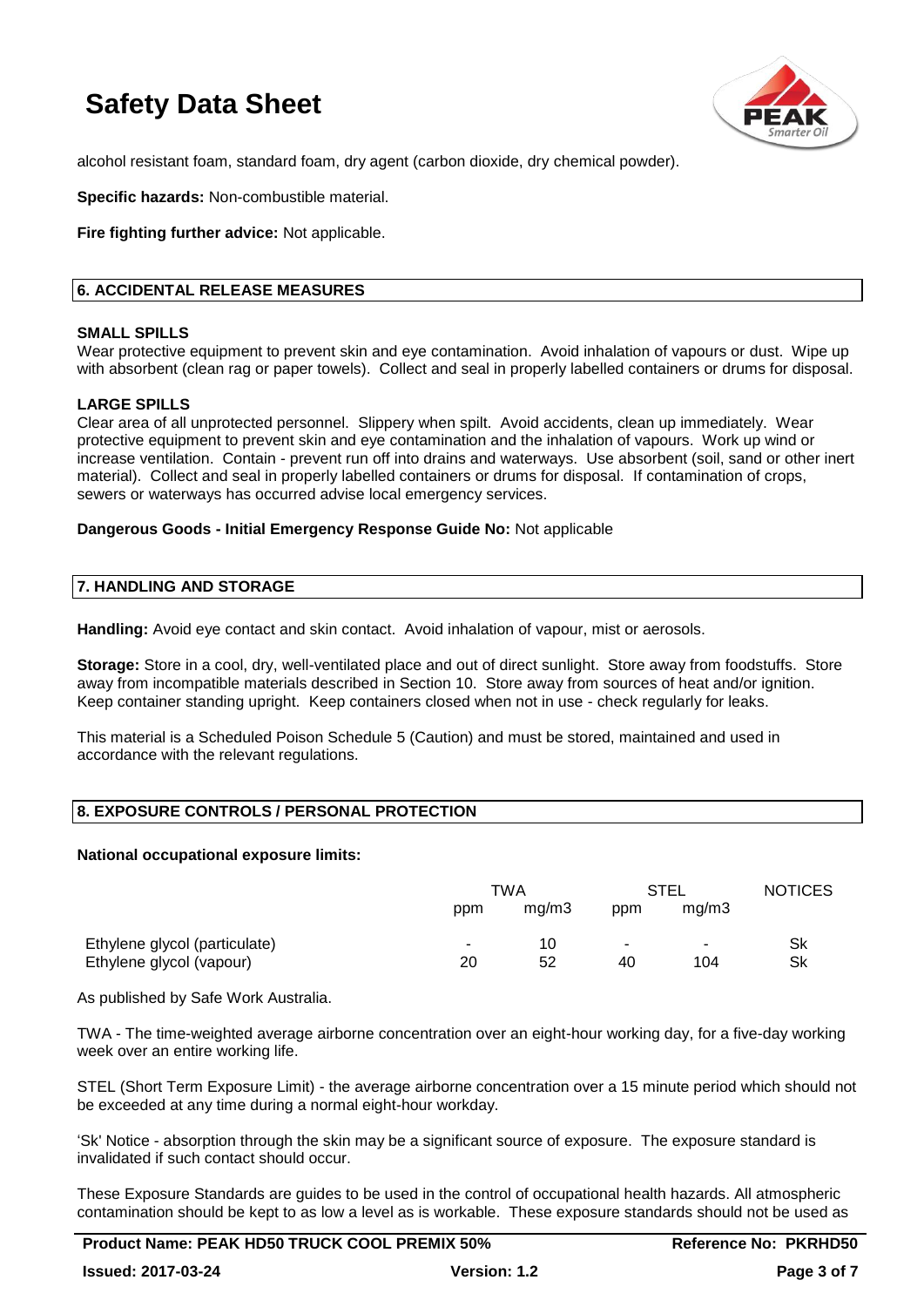

fine dividing lines between safe and dangerous concentrations of chemicals. They are not a measure of relative toxicity.

If the directions for use on the product label are followed, exposure of individuals using the product should not exceed the above standard. The standard was created for workers who are routinely, potentially exposed during product manufacture.

**Biological Limit Values:** As per the "National Model Regulations for the Control of Workplace Hazardous Substances (Safe Work Australia)" the ingredients in this material do not have a Biological Limit Allocated.

**Engineering Measures:** Ensure ventilation is adequate to maintain air concentrations below Exposure Standards. Use only in well ventilated areas. Use with local exhaust ventilation or while wearing appropriate respirator. Vapour heavier than air - prevent concentration in hollows or sumps. Do NOT enter confined spaces where vapour may have collected.

**Personal Protection Equipment:** SAFETY SHOES, OVERALLS, GLOVES, APRON, CHEMICAL GOGGLES.

Personal protective equipment (PPE) must be suitable for the nature of the work and any hazard associated with the work as identified by the risk assessment conducted.

Wear safety shoes, overalls, gloves, apron, chemical goggles. Available information suggests that gloves made from nitrile rubber should be suitable for intermittent contact. However, due to variations in glove construction and local conditions, the user should make a final assessment. Always wash hands before smoking, eating, drinking or using the toilet. Wash contaminated clothing and other protective equipment before storing or reusing.

**Hygiene measures:** Keep away from food, drink and animal feeding stuffs. When using do not eat, drink or smoke. Wash hands prior to eating, drinking or smoking. Avoid contact with clothing. Avoid eye contact and skin contact. Avoid inhalation of vapour, mist or aerosols. Ensure that eyewash stations and safety showers are close to the workstation location.

#### **9. PHYSICAL AND CHEMICAL PROPERTIES**

| Form:<br>Colour:<br>Odour:              | Liquid<br>N Av<br>Slight odour        |        |
|-----------------------------------------|---------------------------------------|--------|
| Solubility:                             |                                       | N Av   |
| <b>Specific Gravity:</b>                |                                       | N Av   |
| Density:                                |                                       | N Av   |
| <b>Relative Vapour Density (air=1):</b> | 1.1                                   |        |
| Vapour Pressure (20 °C):                | N Av                                  |        |
| Flash Point (°C):                       |                                       | N Av   |
| Flammability Limits (%):                |                                       | N Av   |
|                                         | <b>Autoignition Temperature (°C):</b> | N Av   |
| Melting Point/Range (°C):               | N Av                                  |        |
| <b>Boiling Point/Range (°C):</b>        |                                       | N Av   |
| pH:                                     |                                       | 9(33%) |
| <b>Viscosity:</b>                       |                                       | N Av   |
| Total VOC (g/Litre):                    |                                       | N Av   |
|                                         |                                       |        |

(Typical values only - consult specification sheet)  $N Av = Not available$ ,  $N App = Not applicable$ 

#### **10. STABILITY AND REACTIVITY**

**Chemical stability:** This material is thermally stable when stored and used as directed.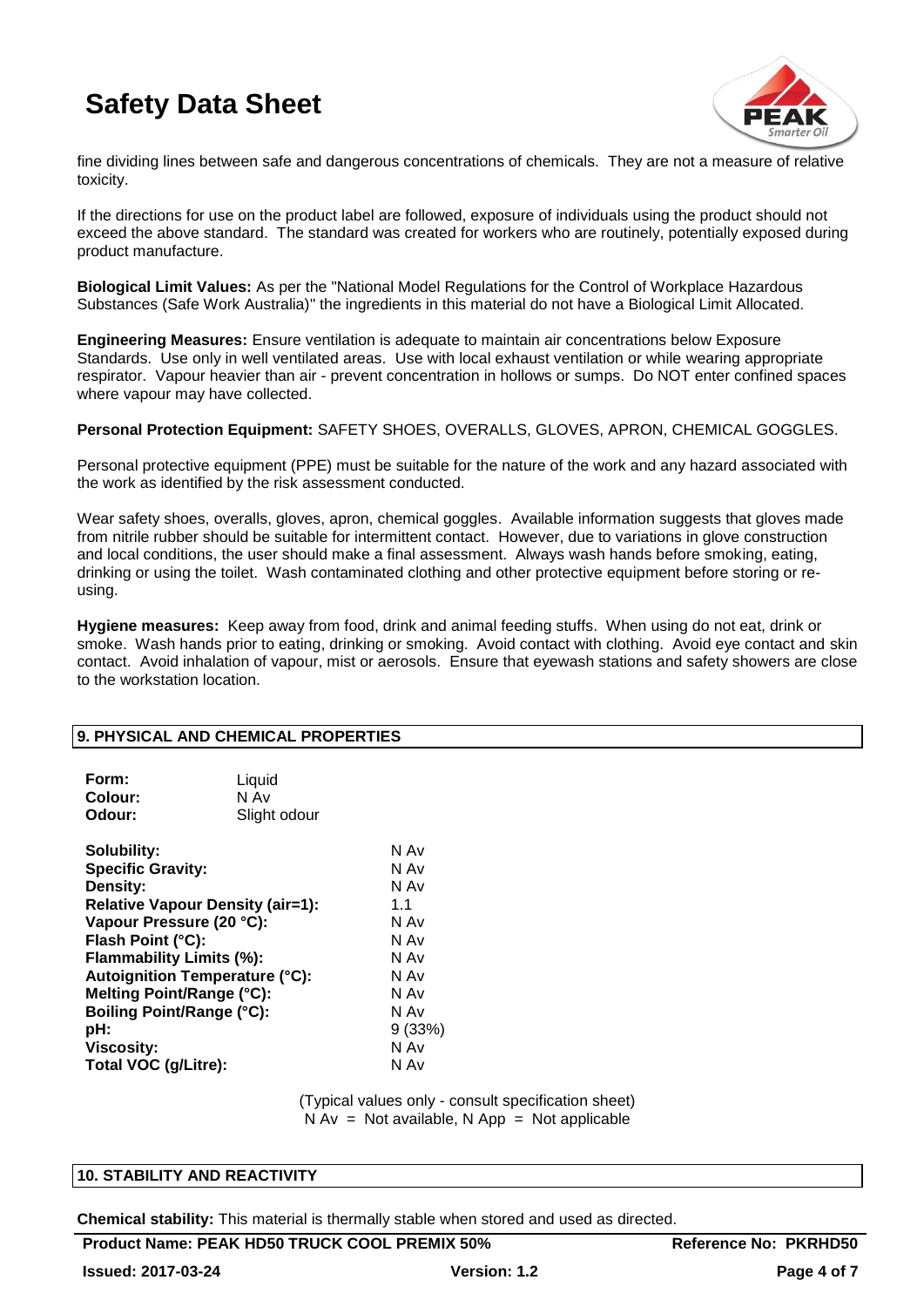

**Conditions to avoid:** Elevated temperatures and sources of ignition.

**Incompatible materials:** Avoid strong acids, bases.Avoid reaction with oxidising agents

**Hazardous decomposition products:** Oxides of carbon and nitrogen, smoke and other toxic fumes.

**Hazardous reactions:** No known hazardous reactions.

### **11. TOXICOLOGICAL INFORMATION**

No adverse health effects expected if the product is handled in accordance with this Safety Data Sheet and the product label. Symptoms or effects that may arise if the product is mishandled and overexposure occurs are:

### **Acute Effects**

**Inhalation:** Material may be an irritant to mucous membranes and respiratory tract.

**Skin contact:** Contact with skin may result in irritation.

**Ingestion:** Harmful if swallowed. Swallowing can result in nausea, vomiting and irritation of the gastrointestinal tract.

**Eye contact:** May be an eye irritant.

#### **Acute toxicity**

**Inhalation:** This material has been classified as non-hazardous. Acute toxicity estimate (based on ingredients): LC50 > 20.0 mg/L for vapours or LC50 > 5.0 mg/L for dust and mist or LC50 > 20,000 ppm for gas

**Skin contact:** This material has been classified as non-hazardous. Acute toxicity estimate (based on ingredients): >2,000 mg/Kg bw

**Ingestion:** This material has been classified as a Category 4 Hazard. Acute toxicity estimate (based on ingredients): 300 - 2,000 mg/Kg bw

**Corrosion/Irritancy:** Eye: this material has been classified as not corrosive or irritating to eyes. Skin: this material has been classified as not corrosive or irritating to skin.

**Sensitisation:** Inhalation: this material has been classified as not a respiratory sensitiser. Skin: this material has been classified as not a skin sensitiser.

**Aspiration hazard:** This material has been classified as non-hazardous.

**Specific target organ toxicity (single exposure):** This material has been classified as non-hazardous.

#### **Chronic Toxicity**

**Mutagenicity:** This material has been classified as non-hazardous.

**Carcinogenicity:** This material has been classified as non-hazardous.

**Reproductive toxicity (including via lactation):** This material has been classified as non-hazardous.

**Specific target organ toxicity (repeat exposure):** This material has been classified as a Category 2 Hazard. Swallowing may result in harm to the kidney.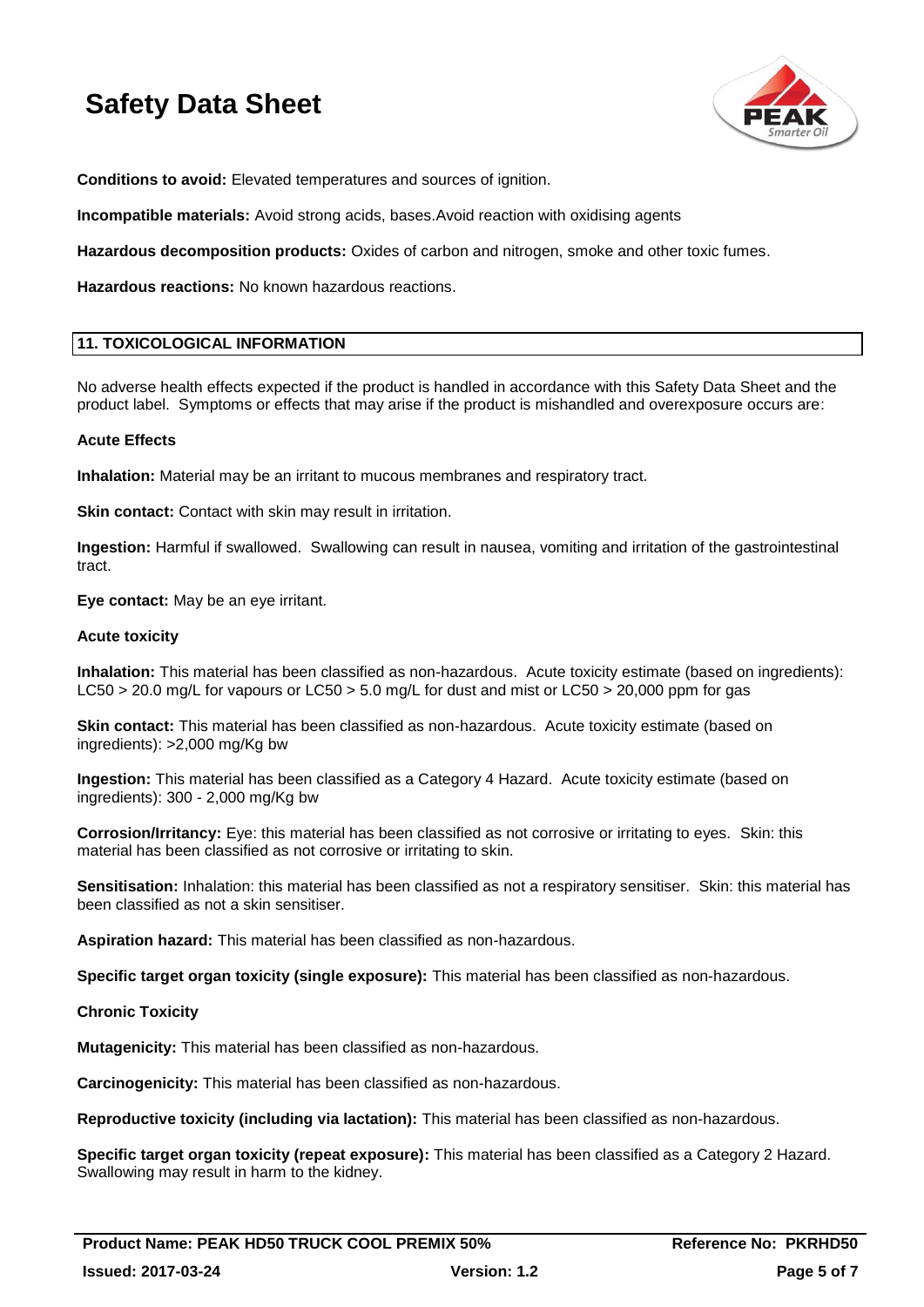

# **12. ECOLOGICAL INFORMATION**

Avoid contaminating waterways.

**Acute aquatic hazard:** This material has been classified as non-hazardous. Acute toxicity estimate (based on ingredients): >100 mg/L

**Long-term aquatic hazard:** This material has been classified as non-hazardous. Non-rapidly or rapidly degradable substance for which there are adequate chronic toxicity data available OR in the absence of chronic toxicity data, Acute toxicity estimate (based on ingredients): >100 mg/L, where the substance is not rapidly degradable and/or BCF  $<$  500 and/or log  $K_{ow}$   $<$  4.

**Ecotoxicity:** No information available.

**Persistence and degradability:** No information available.

**Bioaccumulative potential:** No information available.

**Mobility:** No information available.

### **13. DISPOSAL CONSIDERATIONS**

Persons conducting disposal, recycling or reclamation activities should ensure that appropriate personal protection equipment is used, see "Section 8. Exposure Controls and Personal Protection" of this SDS.

If possible material and its container should be recycled. If material or container cannot be recycled, dispose in accordance with local, regional, national and international Regulations.

#### **14. TRANSPORT INFORMATION**

# **ROAD AND RAIL TRANSPORT**

Not classified as Dangerous Goods by the criteria of the "Australian Code for the Transport of Dangerous Goods by Road & Rail" and the "New Zealand NZS5433: Transport of Dangerous Goods on Land".

#### **MARINE TRANSPORT**

Not classified as Dangerous Goods by the criteria of the International Maritime Dangerous Goods Code (IMDG Code) for transport by sea.

#### **AIR TRANSPORT**

Not classified as Dangerous Goods by the criteria of the International Air Transport Association (IATA) Dangerous Goods Regulations for transport by air.

# **15. REGULATORY INFORMATION**

# **This material is not subject to the following international agreements:**

Montreal Protocol (Ozone depleting substances) The Stockholm Convention (Persistent Organic Pollutants) The Rotterdam Convention (Prior Informed Consent) Basel Convention (Hazardous Waste) International Convention for the Prevention of Pollution from Ships (MARPOL)

# **This material/constituent(s) is covered by the following requirements:**

• The Standard for the Uniform Scheduling of Medicines and Poisons (SUSMP) established under the Therapeutic Goods Act (Commonwealth).

• All components of this product are listed on or exempt from the Australian Inventory of Chemical